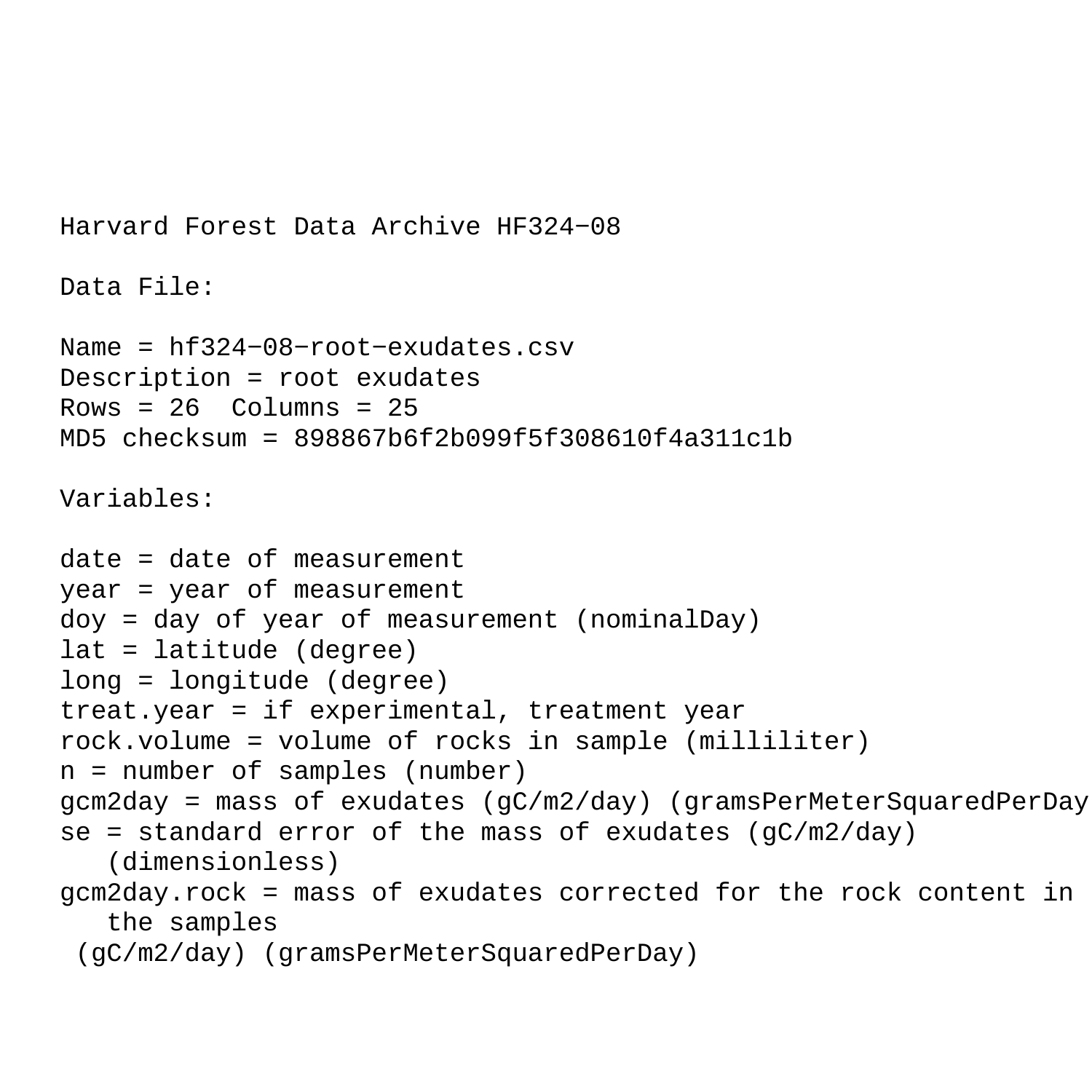| Variable     | Min              | Median           | Mean             | Max              | NAs |
|--------------|------------------|------------------|------------------|------------------|-----|
| date         | $2012 - 06 - 19$ | $2013 - 05 - 08$ | $2013 - 03 - 11$ | $2013 - 10 - 07$ | 8   |
| year         | 2010.000         | 2012.000         | 2011.846         | 2013.000         | 0   |
| doy          | 106.000          | 189.500          | 192.333          | 280.000          | 8   |
| lat          | 42.504           | 42.540           | 42.583           | 42.870           | 0   |
| long         | $-72.450$        | $-72.194$        | $-72.229$        | $-72.175$        | 0   |
| treat.year   |                  |                  |                  |                  | 26  |
| rock.volume  | 7.513            | 7.513            | 12.762           | 24.570           | 0   |
| n            | 5.000            | 6.000            | 6.077            | 7.000            | 0   |
| gcm2day      | $-0.262$         | 0.651            | 0.638            | 1.688            | 0   |
| se           | $-0.187$         | 0.170            | 0.244            | 0.803            | 0   |
| gcm2day.rock | $-0.242$         | 0.602            | 0.570            | 1.561            | 0   |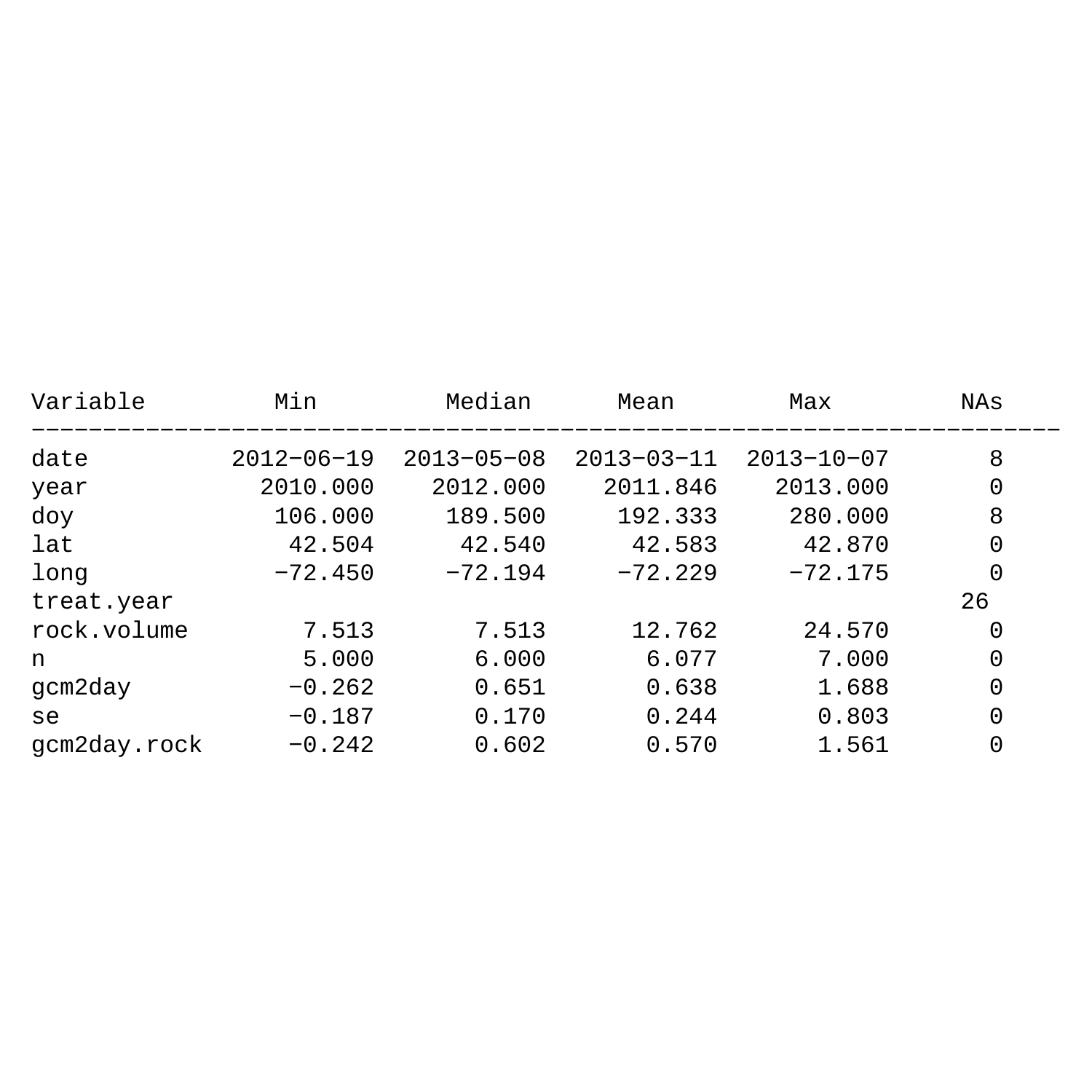## **HF324-08 Plot 1**

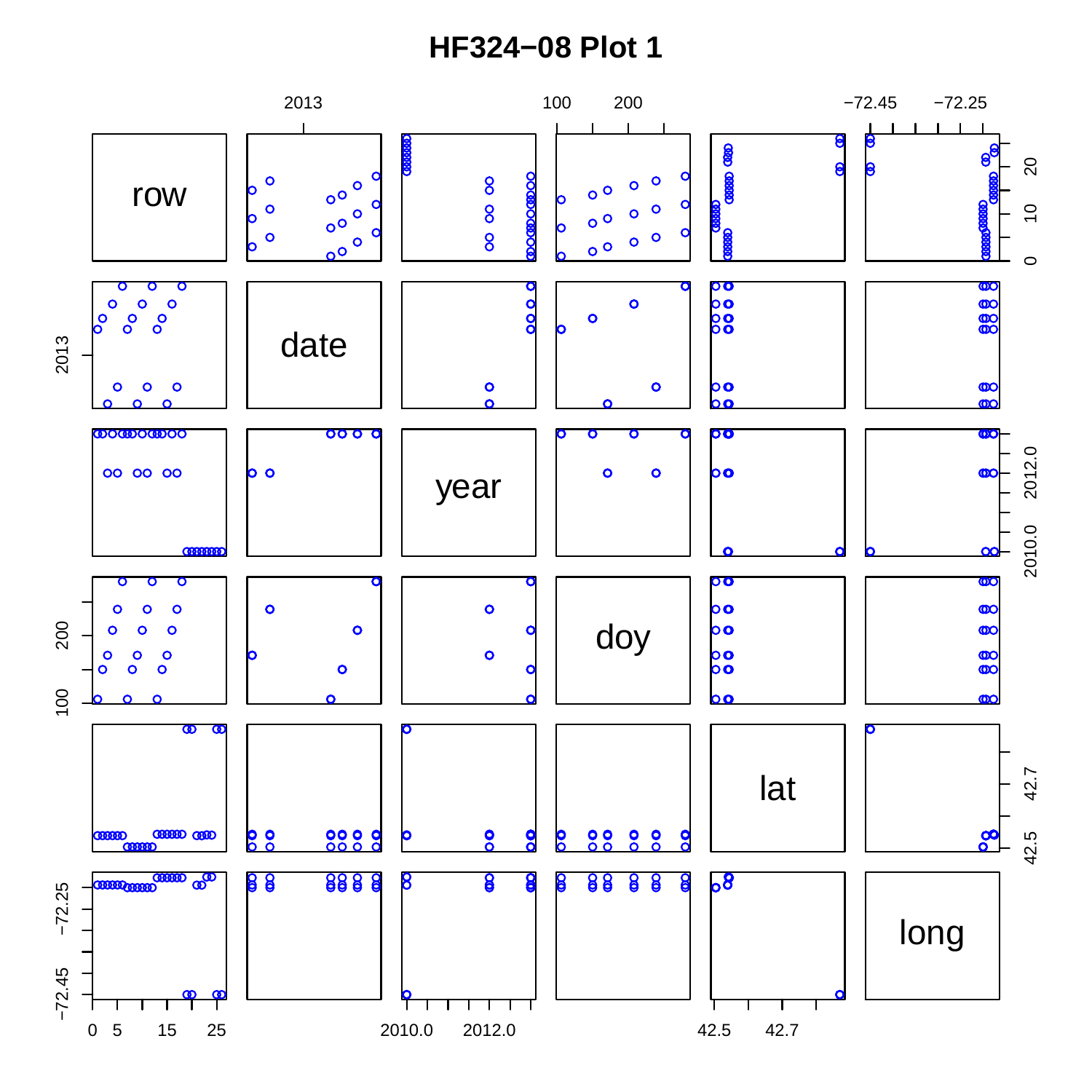## **HF324-08 Plot 2**